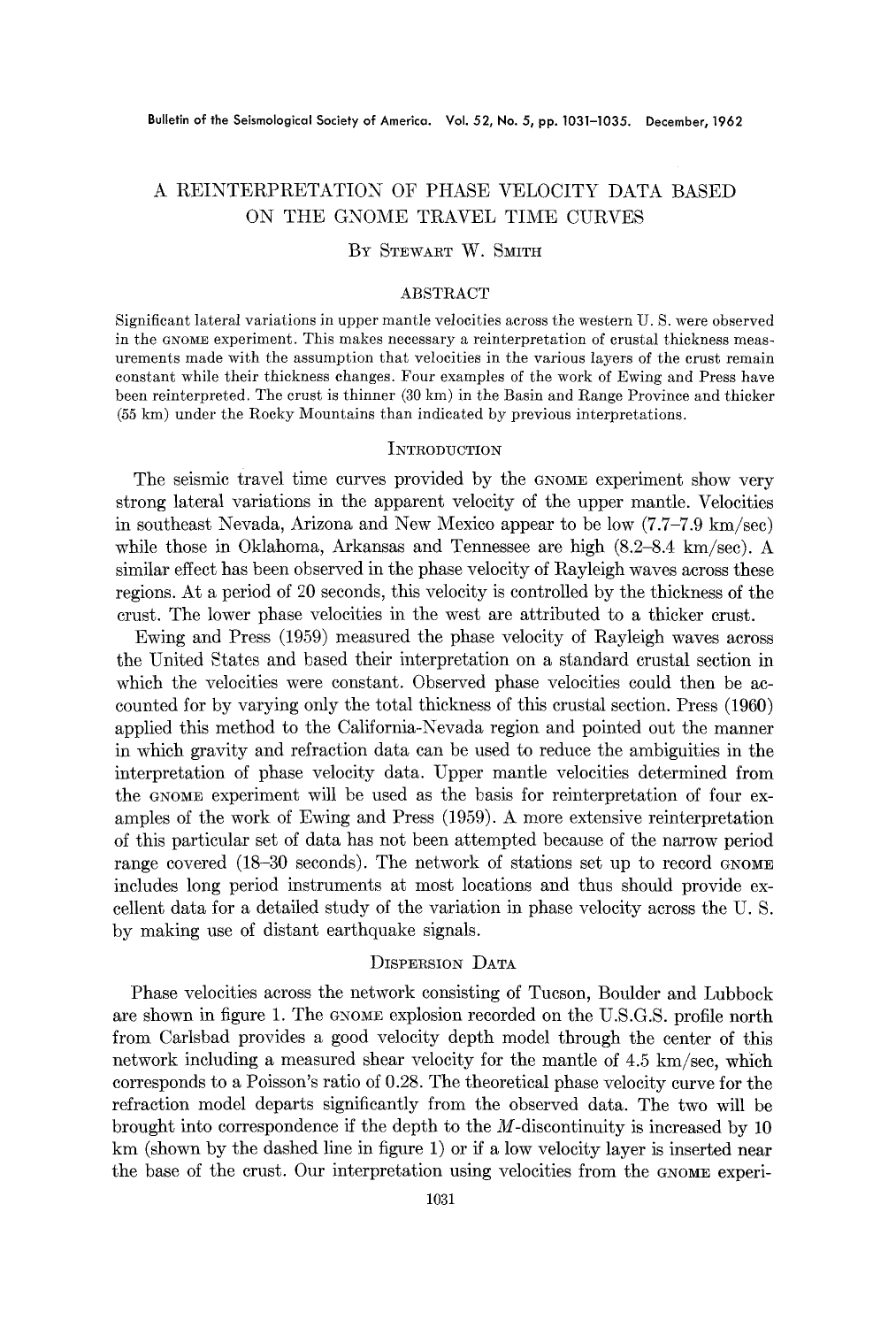ment makes the crust about 55-60 km thick as compared with the previous value of 47 km for this region. This is an average thickness over a very complex region, most of which is in the Rocky Mountains.

In Arizona and southern Nevada, travel times from the GNOME experiment interpreted by Herrin (personal communication, 1962) give low (7.6-7.8 km/sec) apparent velocities for the upper mantle. In this same region, the crustal refraction work of Tatel and Tuve interpreted by Woollard and reported by Steinhart and Meyer  $(1961)$  shows an upper mantle velocity of 8.2 km/sec. There are several ways that this apparent inconsistency in velocity can be resolved, disregarding the possibility of misinterpretation in either case. If we assume that the short range refraction arrivals observed by Tatel and Tuve were from a thin layer of 8.2 km/sec material overlying a thicker section of  $7.7 \text{ km/sec material}$ , then one should see a marked dependence of velocity on frequency. Since the refracted arrivals measured in the GNOME experiment were observed at much greater distances and on lower



FIG. 1. Experimental phase velocities for the Rocky Mountain region (circles) compared with theoretical phase velocities for the two velocity depth models shown on the right.

frequency instruments, one would expect these longer waves to be unaffected by a thin high velocity layer at the M-discontinuity and show the lower velocity of the underlying layer. Dispersion data for the network of Barrett, Boulder City, and Tucson fits the theoretical phase velocity curve based on the velocity depth model of Woollard moderately well (figure 2) except for periods longer than 25 seconds. If a low velocity layer is inserted directly beneath a thin layer of  $8.2 \text{ km/sec}$  at the base of the crust, (figure 2 dashed line) the fit is even better. If we can accept this hypothesis, that the layer of high velocity material at the M-discontinuity can become very thin, there is no reason to believe that it cannot disappear completely in some regions. It is possible that the so-called intermediate layer  $(7.7 \text{ km/sec})$ observed in California and parts of Nevada should be associated with the upper mantle rather than the crust.

In Nevada, a velocity-depth model based on the U.S.G.S. profile between Fallon and Eureka gave theoretical phase velocities that differ significantly from those observed for the network of Reno, Boulder City, and Eureka (figure 3). If the thickness of the crust is increased by 7 km, the theoretical and observed phase velocity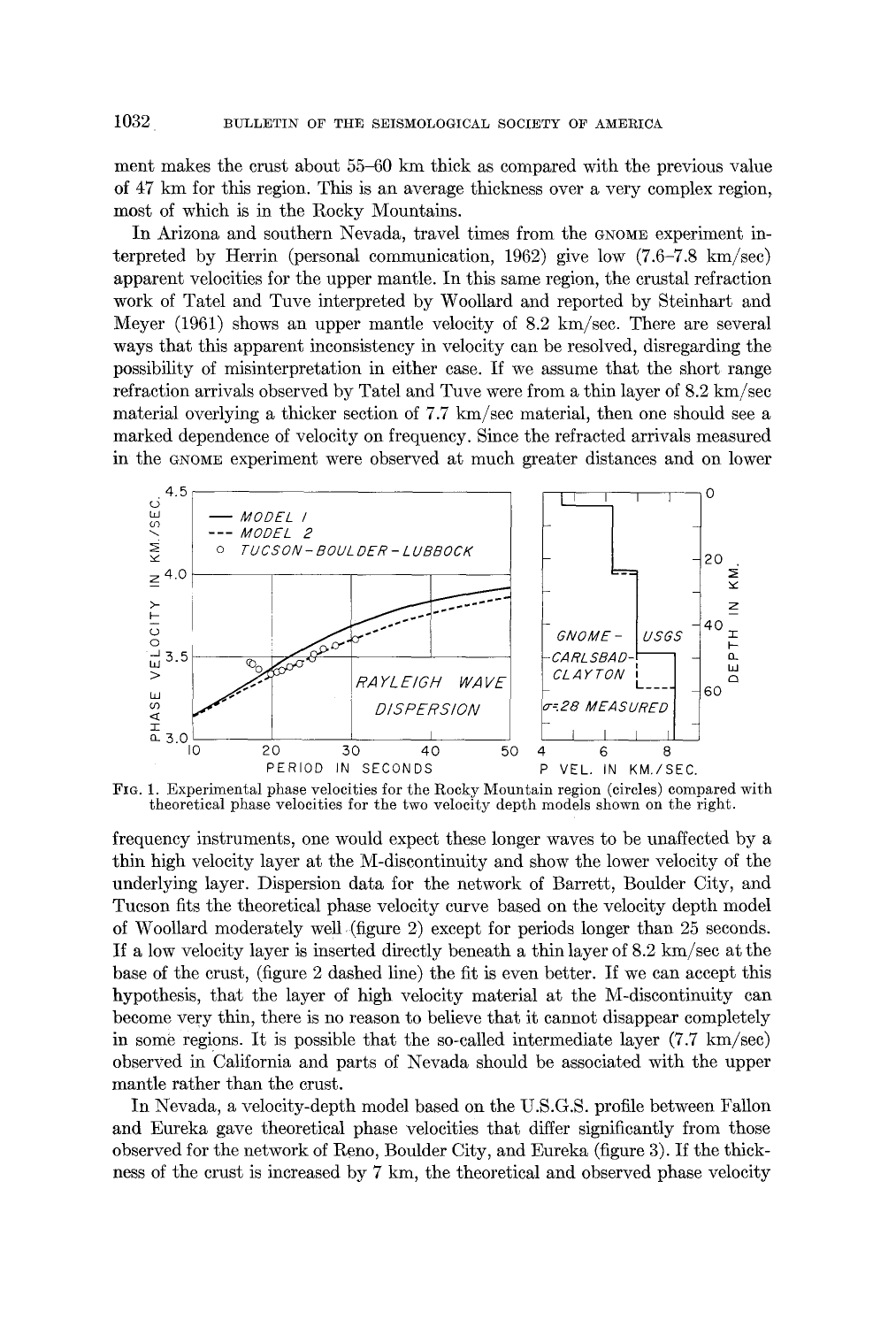**curves are brought into agreement (dashed line, figure 3). Since the phase velocity for this network gives an average thickness over almost the entire state of Nevada, this agreement with a single profile in northern Nevada is considered satisfactory. Note that the upper mantle velocity here is only 7.65 km/see. If the M-discontinuity** 



FIG. 2. **Experimental phase velocities for the Arizona region (circles) compared with theoretical phase velocities for the two velocity depth models shown on the right.** 



FIG. 3. **Experimental phase velocities for the Nevada region (circles) compared with theoretical phase velocities for the two velocity depth models shown on the right,.** 

**were a thin high velocity layer in Arizona as mentioned above, it may disappear completely in Nevada. It is possible that the refraction profile between Fallon and Eureka was not long enough to see the M-discontinuity arrival. We attempted to test this hypothesis by putting in a half spaee of 8.2 km/sec material at various depths between 40 and 80 kilometers. The variation in phase velocity for the short range of periods studied was not great, but it appeared that none of the models**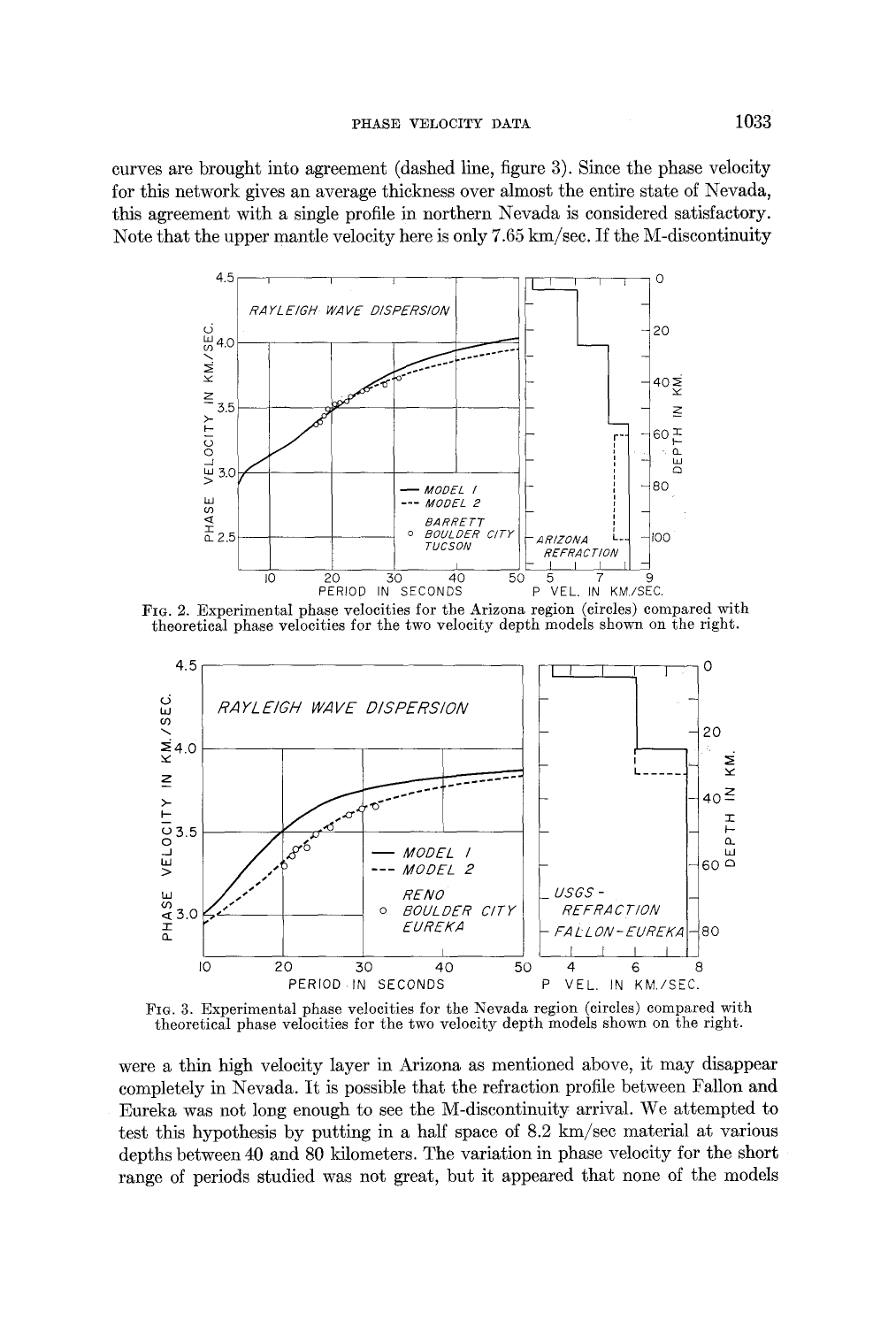fitted as well as the one given in figure 3. If a layer of  $8.2 \text{ km/sec}$  exists in this region, it must be deeper than 80 kilometers.

In the region to the east, covered by the network Boulder City, Eureka, Salt Lake City, we found the velocity depth model from the Fallon Eureka profile gave theoretical dispersion curves that fitted the observed data remarkably well, if Poisson's ratio was increased to 0.29 (figure 4 dashed line). The slope of the observed phase velocities is such that no reasonable variation in layer thickness will give a good fit unless the shear velocity is also lowered. It is of interest to note that this value of Poisson's ratio for the western side of the Rocky Mountains is in agreement with that measured north into the Rockies from GNOME.



FIG. 4. Experimental phase velocities for the Nevada-Utah region (circles) compared with theoretical phase velocities for the two velocity depth models shown on the right.

### **CONCLUSIONS**

Lateral variations in the velocity of the upper mantle revealed by the GNOME experiment necessitate a reinterpretation of crustal thickness calculations based on the assumption of constant velocity and changing thickness. In four regions studied, the dispersion results could be made consistent with long and short range refraction data. Under the Rocky Mountains the crust is thicker, and the shear velocity lower than was previously thought to be the ease. In the Basin and Range province the crust is thinner and the velocity lower with a marked decrease in shear velocity toward the Rocky Mountains. In Arizona a model of a thin high velocity (8.2 km/sec) layer at the M-discontinuity immediately overlying a layer of 7.6 km/sec gave consistent results for both refraction and dispersion data.

### ACKNOWLEDGMENTS

We are grateful to John H. Healy of the U.S. Geological Survey (Crustal Studies Branch) for making available refraction data for the Nevada and New Mexico regions in advance of publication.

This research was supported by contract AF-49 (638) 910 of the Air Force Office of Scientific Research as part of the Advanced Research Projects Agency project VELA UNIFORM.